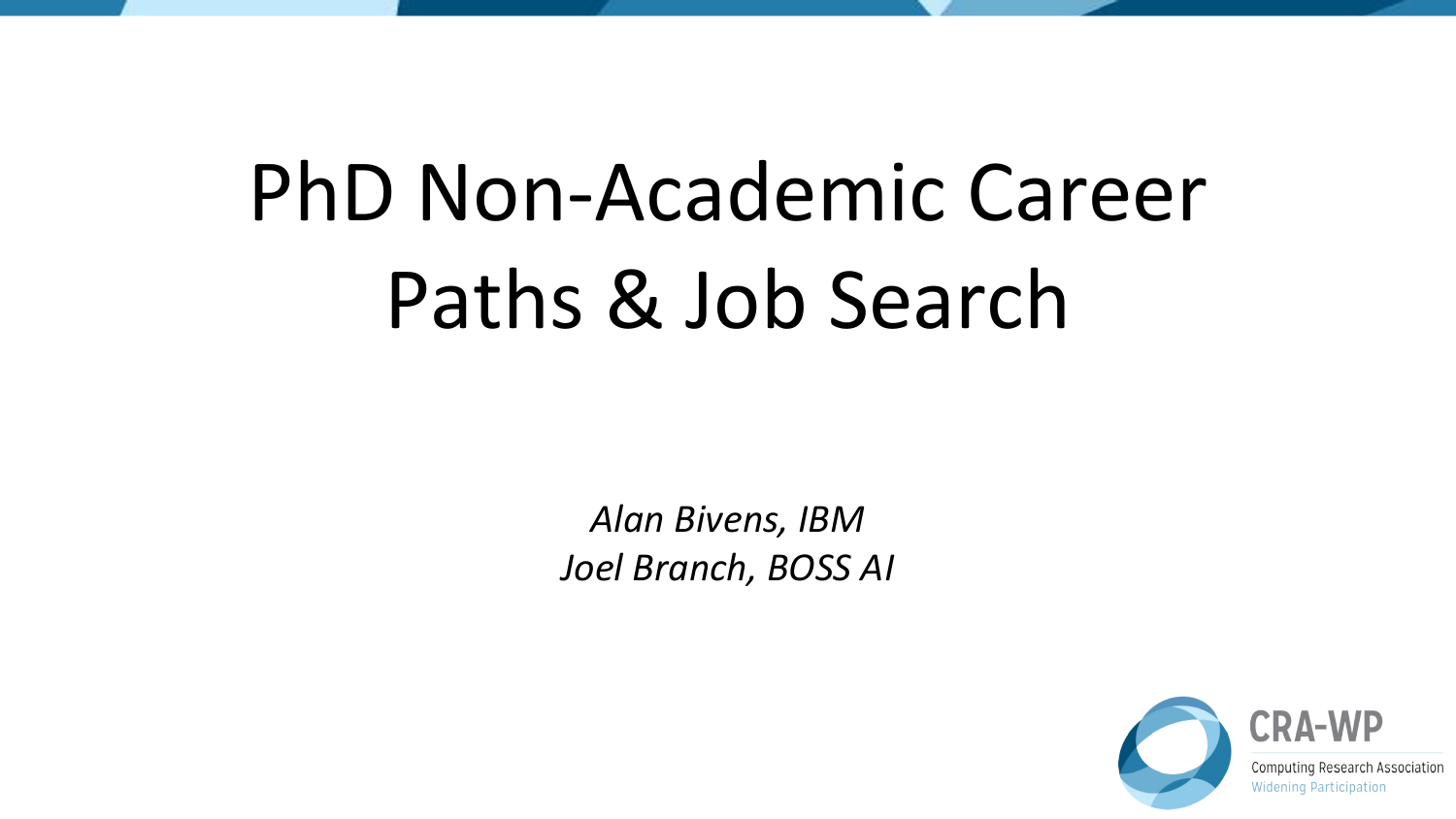# **About Alan Education:**



#### **What I do for fun:**

- 2 little guys (10 and 12)
- Volleyball league
- **Travel**
- Collaborative board games
- Numismatist

B.S. Computer Science **University of Alabama**



Ph.D. Computer Science **Rensselaer Polytechnic Institute**



#### **Career:**

- IBM Research 14 years
- IBM Blockchain 3 years
- IBM Public Cloud 2.5 years

#### **Current Role:**

• Director Data and Platform Services, Master Inventor IBM Public Cloud

#### **Work Activities:**

- Drive external offerings
- Lead geographically dispersed teams
- Invention / Research
- Corporate Diversity Initiatives

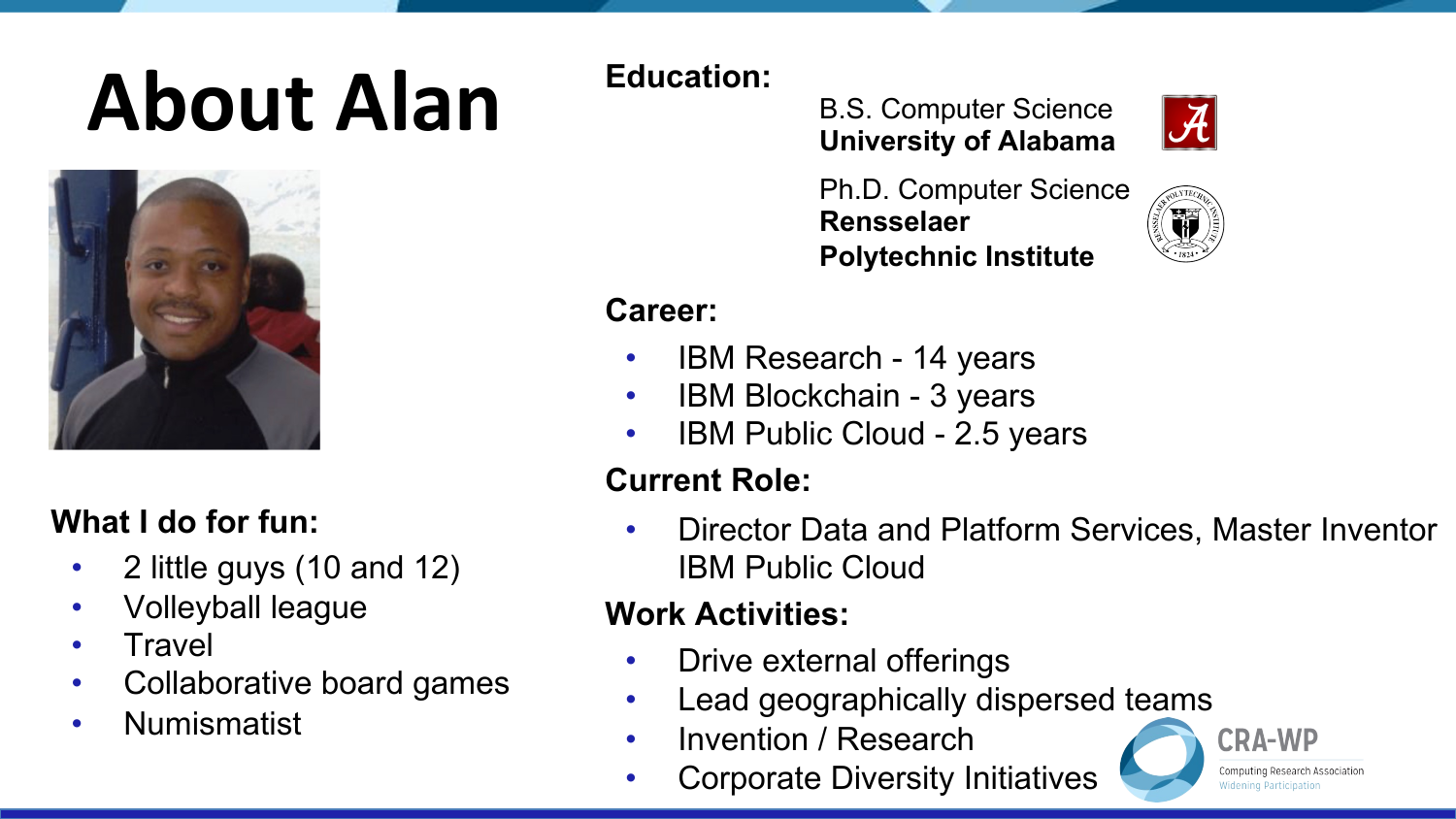## **About Joel Education:**



#### **What I do for fun:**

- Make people laugh
- Cook (BQQ, baking)
- Arts (photography, design)
- Travel/adventure
- **Gaming**

- B.S., Computer Science, Howard U.
- Ph.D., Computer Science, RPI

#### **Career:**

- IBM Research
- ESPN Innovation Lab
- BOSS AI (enterprise AI startup)

#### **Current Role:**

- **Chief Product Officer**
- Borough Councilmember, Metuchen NJ

#### **More detail:**

- I've benefitted from working in different types of tech orgs; large enterprise, entertainmentoriented, startup

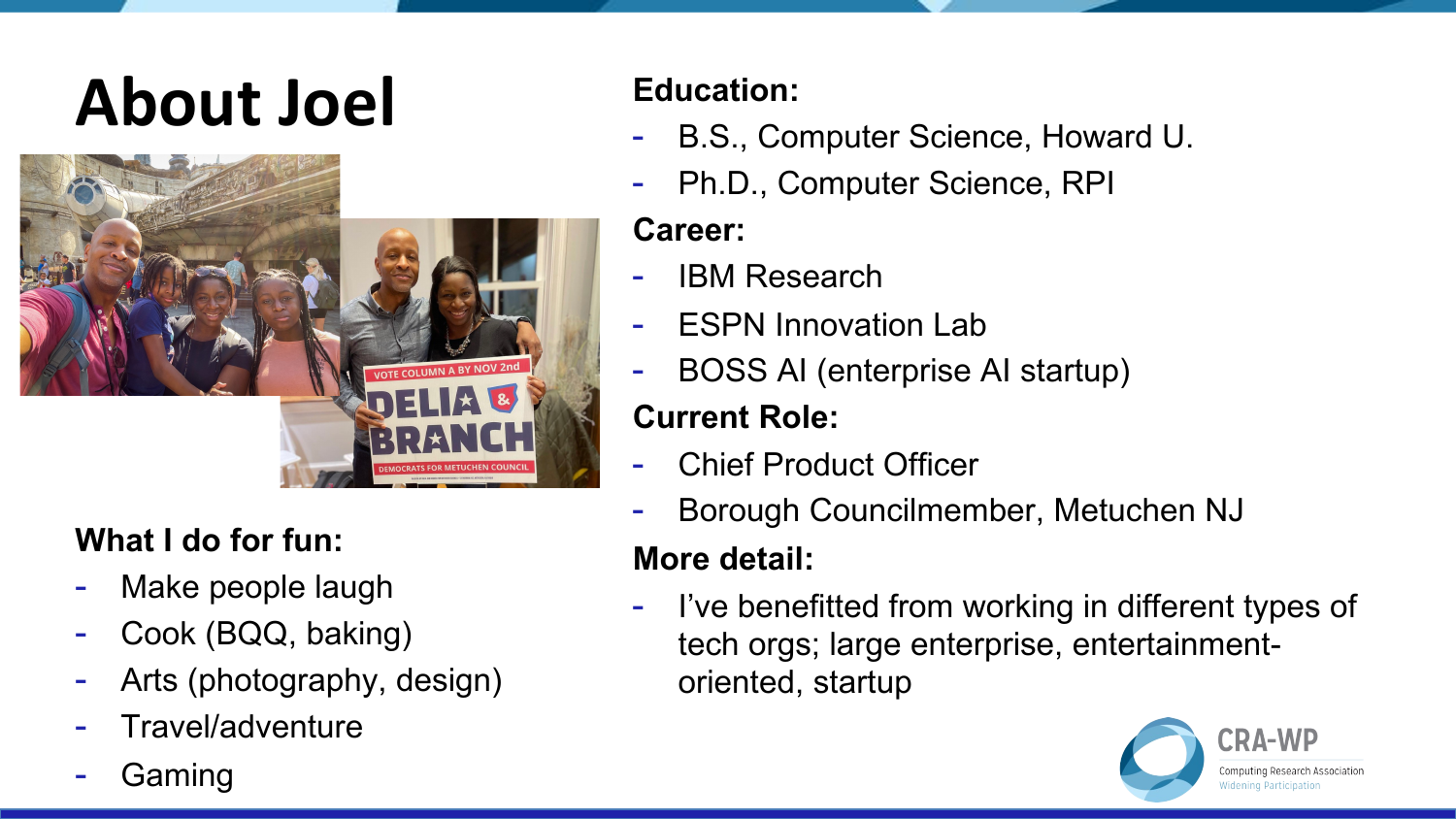#### **What Non-Academic Careers Exist for PhDs?**

- First of all: you are not a failure as a PhD if you don't get (or don't even want) an academic job! Far from it!
- There are plenty of great non-academic career paths where PhDs can be successful:
	- Industrial labs
	- Government labs
	- Product development
	- Startups / Entrepreneurship
	- Outside the tech industry: finance, health, public sector, non-profits
- Even flexibility to move back and forth

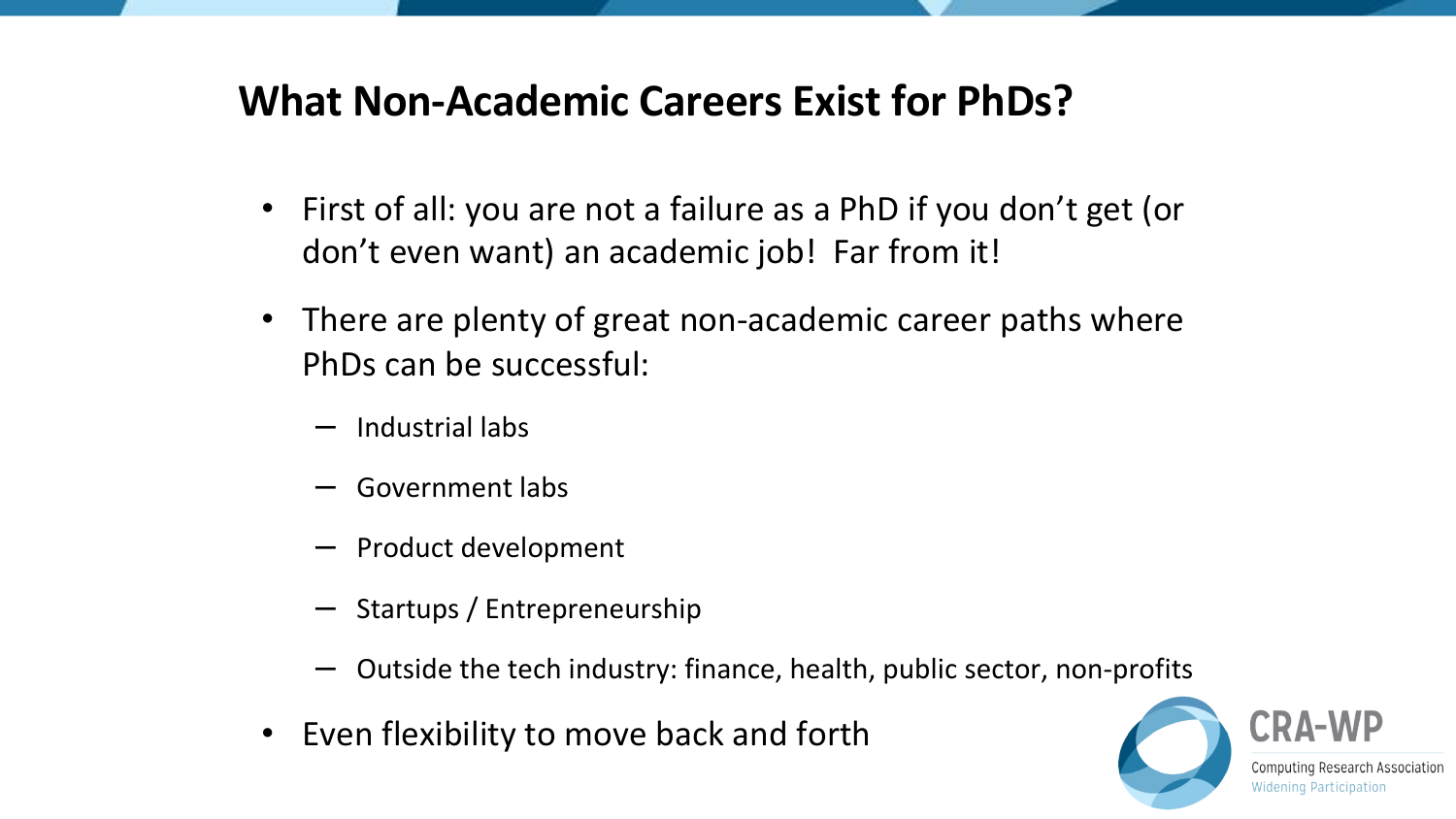#### **What Is Industrial Research All About?**

- Can get the best of industry resources and academic research both at the same time!
- Industrial research jobs lie on a spectrum
	- Sometimes look one year ahead of product development, sometimes many years ahead!
	- Fundamental research, or applied
- Many ways to innovate!
	- Writing papers
	- Filing patents
	- Product development
	- Collaboration with other companies, academia, etc.
	- Societal impact

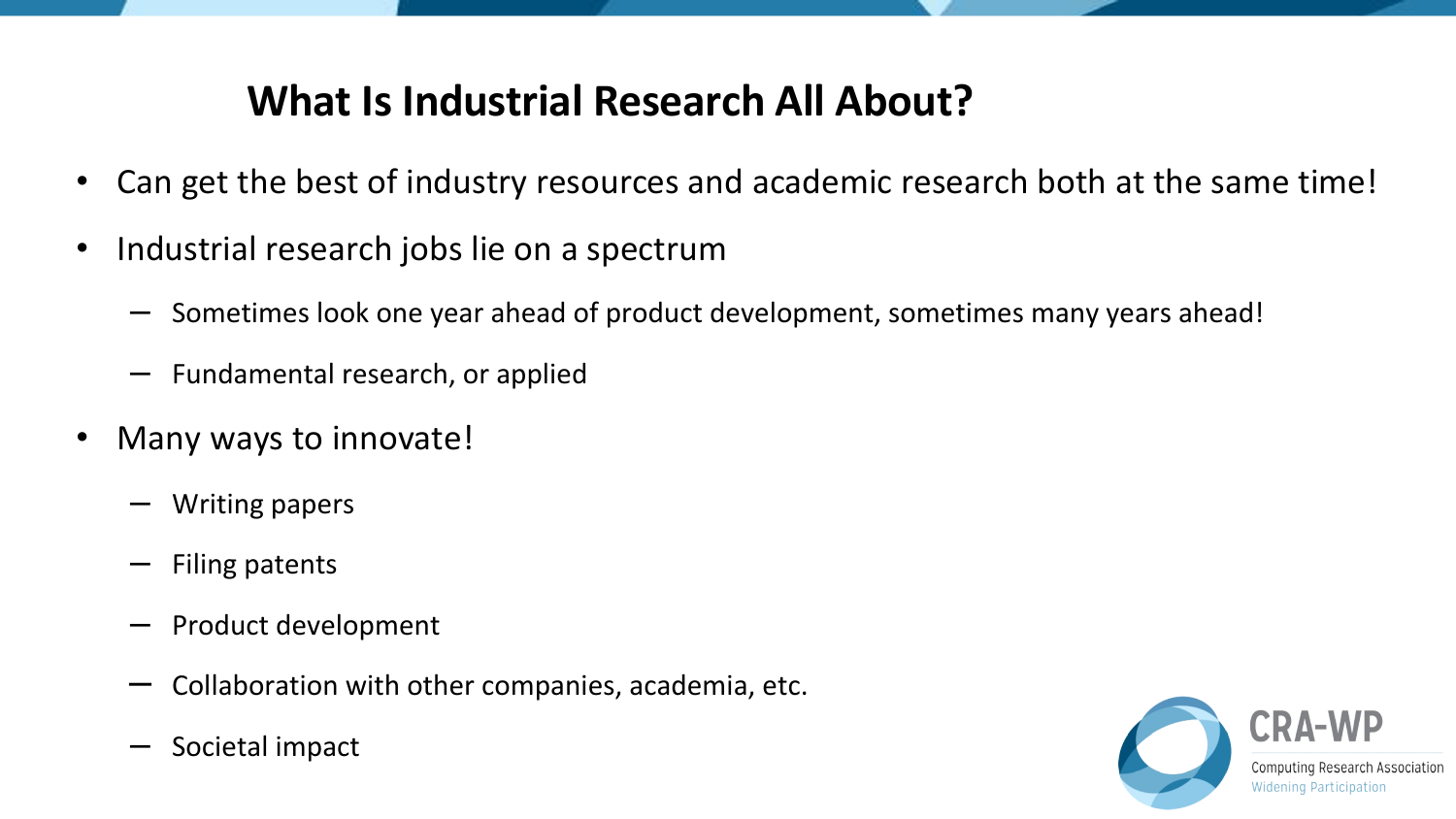### **A Few Words on Publishing**

- There are many opportunities to publish when in non-academic PhD jobs
	- Many industry research roles will consider it part of your job (included in your evaluations, etc.)
	- Many summer intern projects result in publications
	- Academic and government lab collaborations will frequently result in publications
- Some jobs may not emphasize publishing
	- May instead focus on protecting "secret sauce" or impressive demos
- There are likely processes to follow
	- Protect the intellectual property in the paper by first filing a patent
	- Focus areas and focus venues
	- In some cases, super sensitive areas will have temporary restrictions to preserve first-mover advantage.

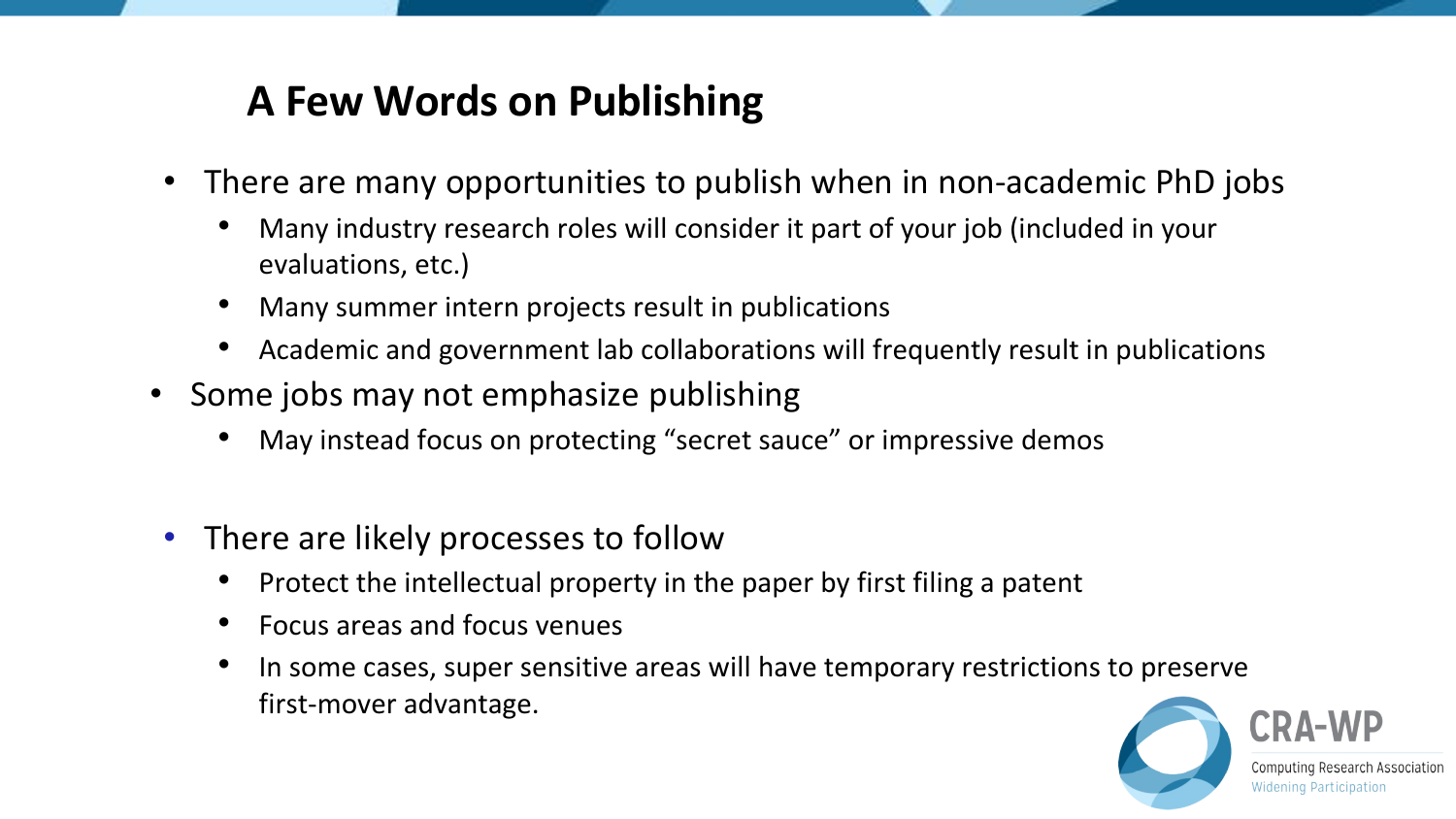#### **Finding a Non-Academic Job as a PhD**

- Build your professional network (conferences, workshops, visiting speakers at your school, etc.)
- Establish a good online presence
- Pay attention to industry focus areas
- Create a concise c.v. and a professional website
- Consider **your** preferences to help guide your search.
	- Recall there are many different jobs. What kind would help you reach your career and personal goals?
	- Also realize it is possible to change jobs over time. You are not making a decision for life.

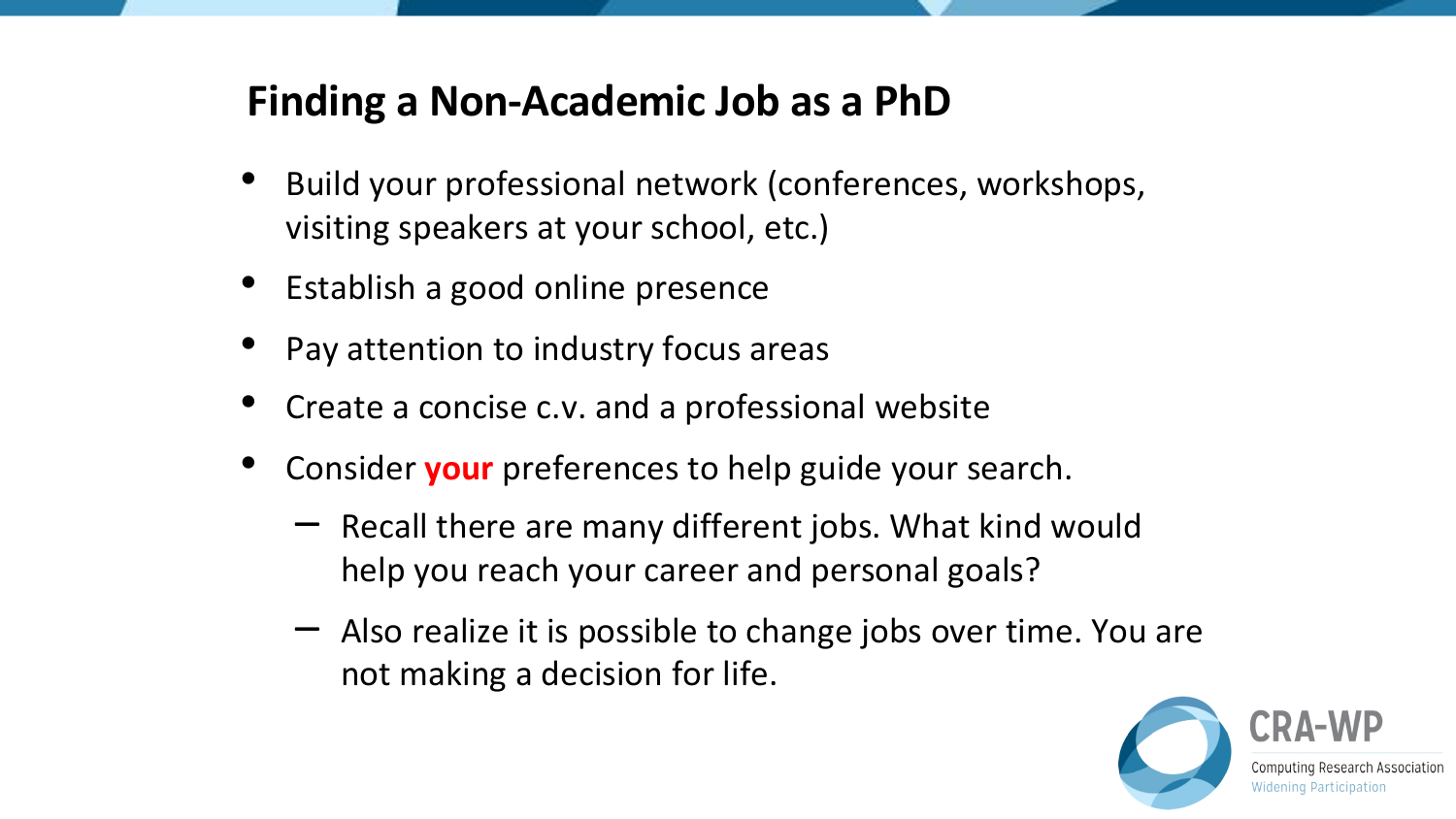#### **Internships**

- Recommended for multiple reasons.
- Many internships lead to offers for permanent jobs.
- Teach a lot about specific positions at specific employers, also about more general job types, employer types, and industries. Help refine your preferences and goals.
- Provide opportunities for longer-term career networking.
- When doing one, try to reach out beyond your immediate project and mentor, both to learn and to network.

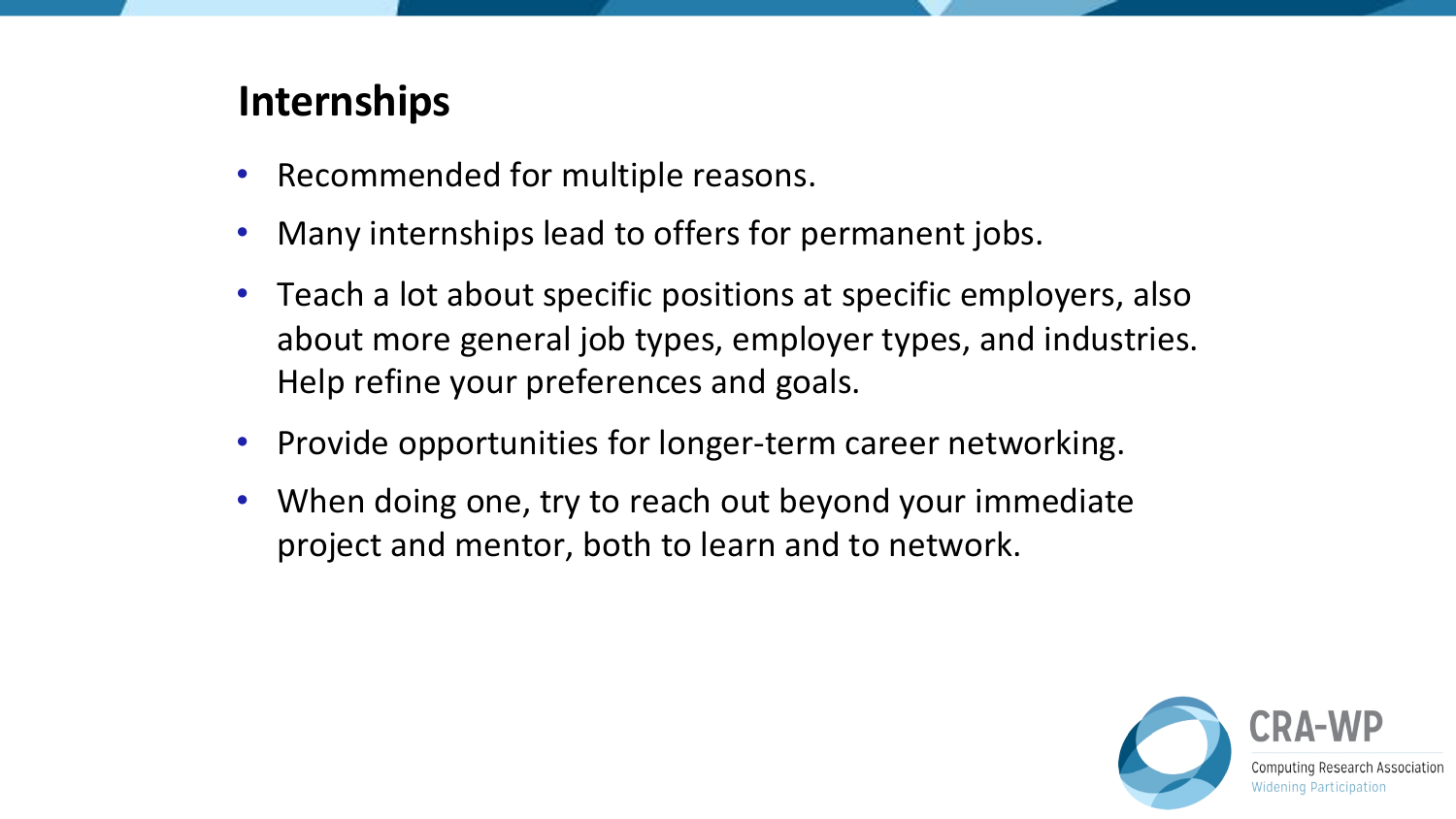#### **Interviews**

- Don't underestimate them, but don't be scared either
- Widely different kinds (e.g., research vs. development)
- Ask about format in advance (e.g., talk vs. no talk, mix of coding vs. design questions, whiteboard vs. computer)
- Find sample questions online and/or in books (*Cracking the Coding Interview* is a good one!)
- Practice answering questions in expected format
- Ask for clarification if question is vague
- Talk through your thinking while arriving at a solution
- Ask questions to help figure out if you want to work there

Research Association **Widening Participation**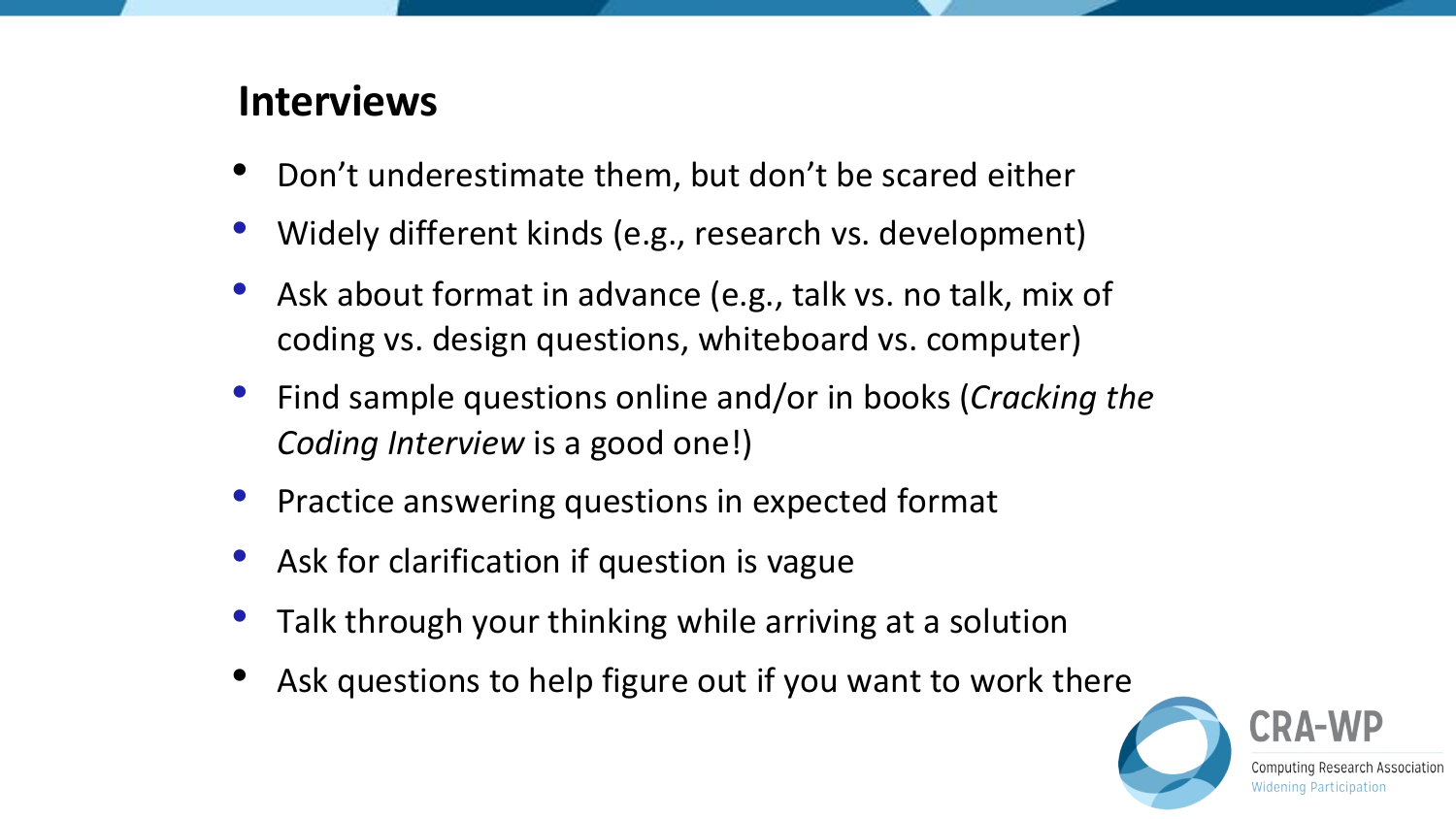#### **Offers & Negotiations**

- Congratulations! Don't be afraid to negotiate. It's an important part of the process. A few hours of discomfort can make an enormous difference.
- This is your chance to set terms
- Try not to give the opening bid
- It's good to have competing offers
- Negotiate \$\$\$ if you have a concrete alternative, or can demonstrate why they need to meet your number
- Take time to understand offer / bonuses
- Negotiate on perks if they cannot match \$\$\$

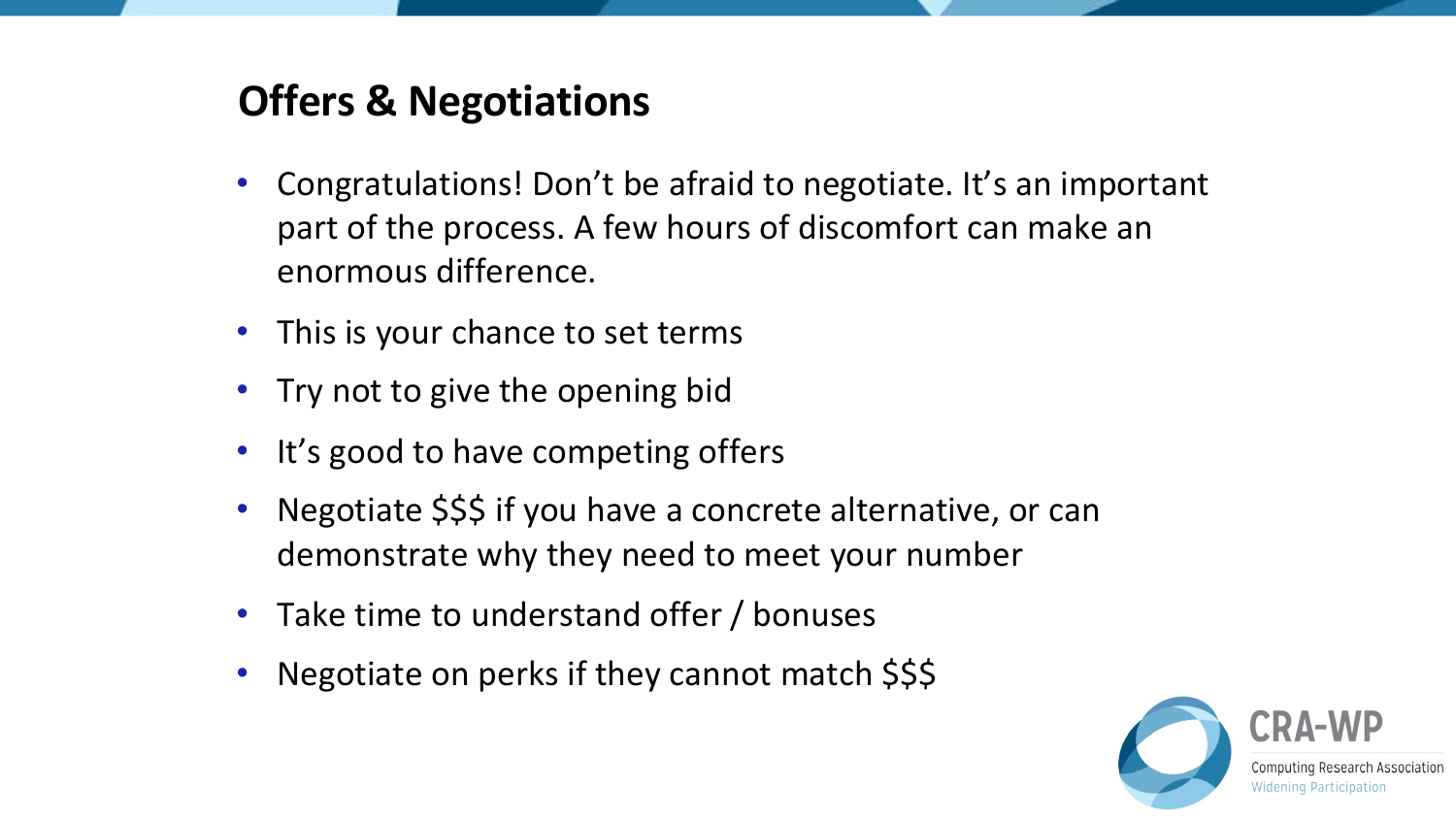#### **Having a Successful Non-Academic Career**

- Think of yourself as your own mini-startup
	- Do good work, market yourself, avoid bad press
- Find your work-life balance
- Success in academia is about papers and grants
- Success in industry is about making the company \$\$\$
	- …but what that actually means differs for each job
	- …and that still leaves plenty of room for personal and professional growth along the way
- Every job is different; study the success of others and seek out mentors to help you adjust to your particular situation